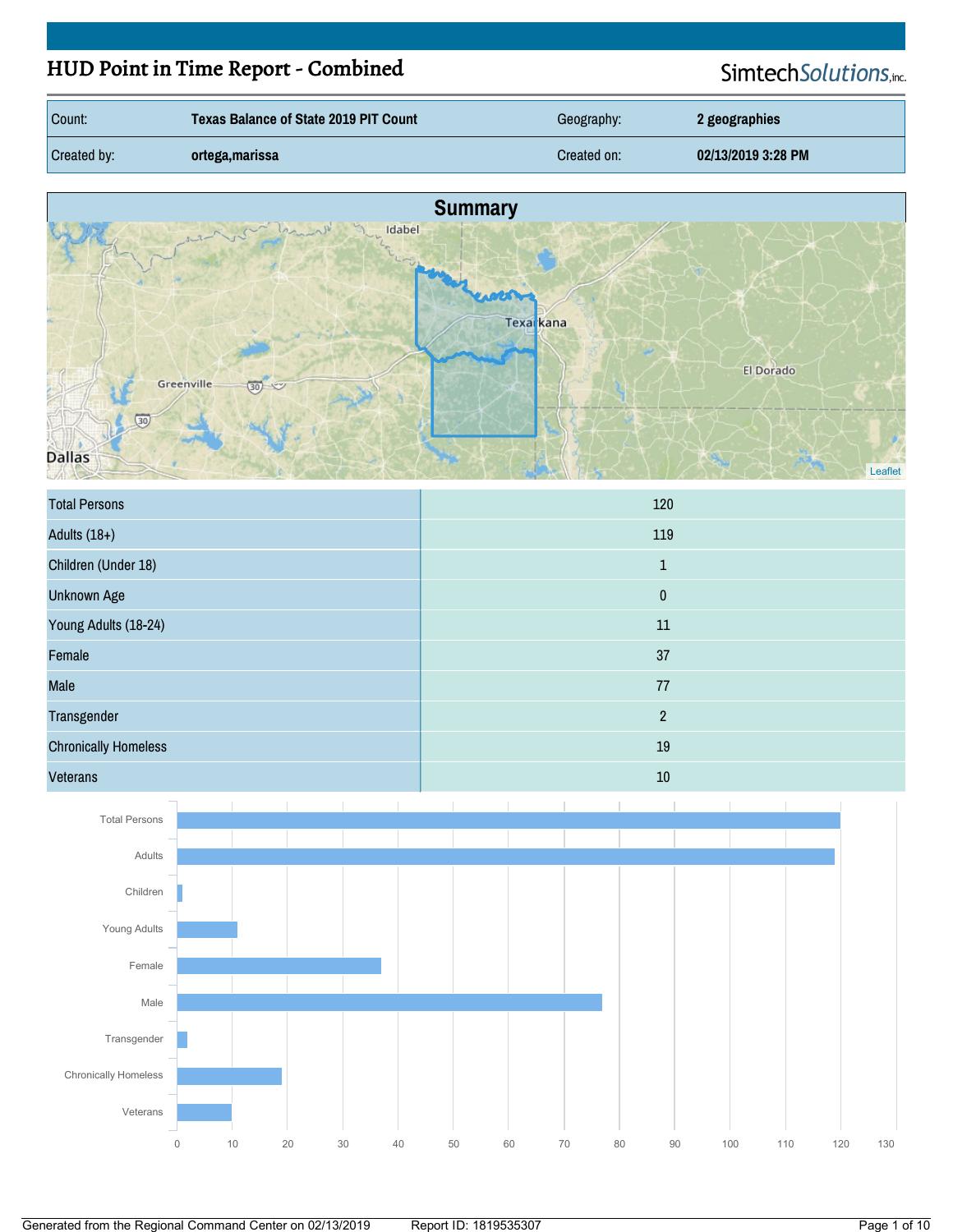| <b>Data Quality Checks</b>               |   |
|------------------------------------------|---|
| <b>Persons Missing Age Information</b>   | 0 |
| <b>Persons Missing Sleeping Location</b> | 0 |
| <b>Persons Missing Gender</b>            | 4 |
| <b>Persons Missing Ethnicity</b>         | 6 |
| <b>Persons Missing Race</b>              | 4 |
| Persons Missing Relation to HoH          | 0 |

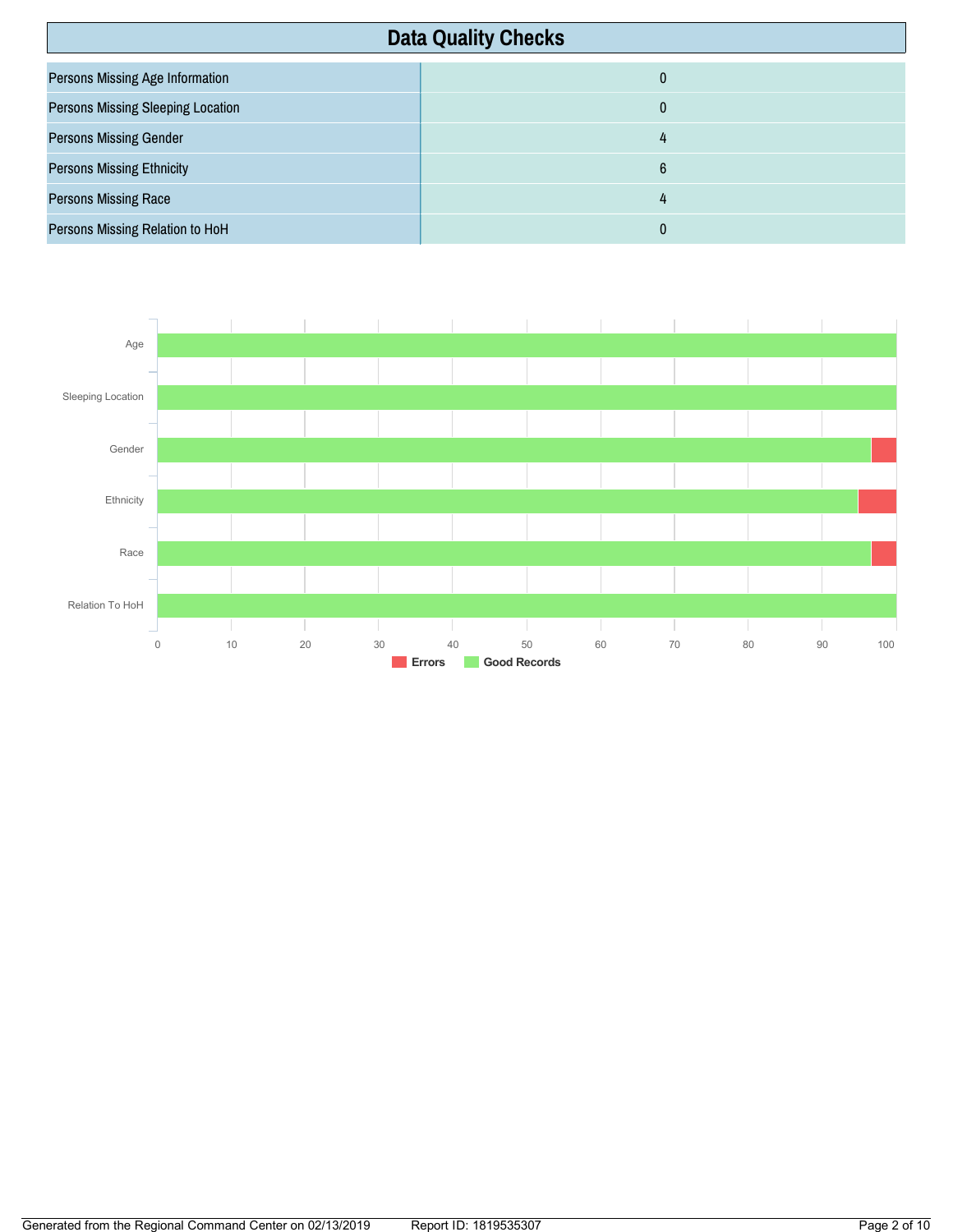#### **All Households**

#### **Households withatLeastone Adult and One Child**

| Household and Person Breakdown |  |  |
|--------------------------------|--|--|
| $\pmb{0}$                      |  |  |
| $\pmb{0}$                      |  |  |
| $\pmb{0}$                      |  |  |
| $\pmb{0}$                      |  |  |
| $\pmb{0}$                      |  |  |
|                                |  |  |
| $\pmb{0}$                      |  |  |
| $\pmb{0}$                      |  |  |
| $\pmb{0}$                      |  |  |
| $\pmb{0}$                      |  |  |
| Ethnicity                      |  |  |
| $\pmb{0}$                      |  |  |
| $\pmb{0}$                      |  |  |
| Race                           |  |  |
| $\pmb{0}$                      |  |  |
| $\pmb{0}$                      |  |  |
| $\pmb{0}$                      |  |  |
| $\pmb{0}$                      |  |  |
| $\pmb{0}$                      |  |  |
| $\pmb{0}$                      |  |  |
| <b>Chronically Homeless</b>    |  |  |
| $\pmb{0}$                      |  |  |
| $\pmb{0}$                      |  |  |
|                                |  |  |

Race

Gender



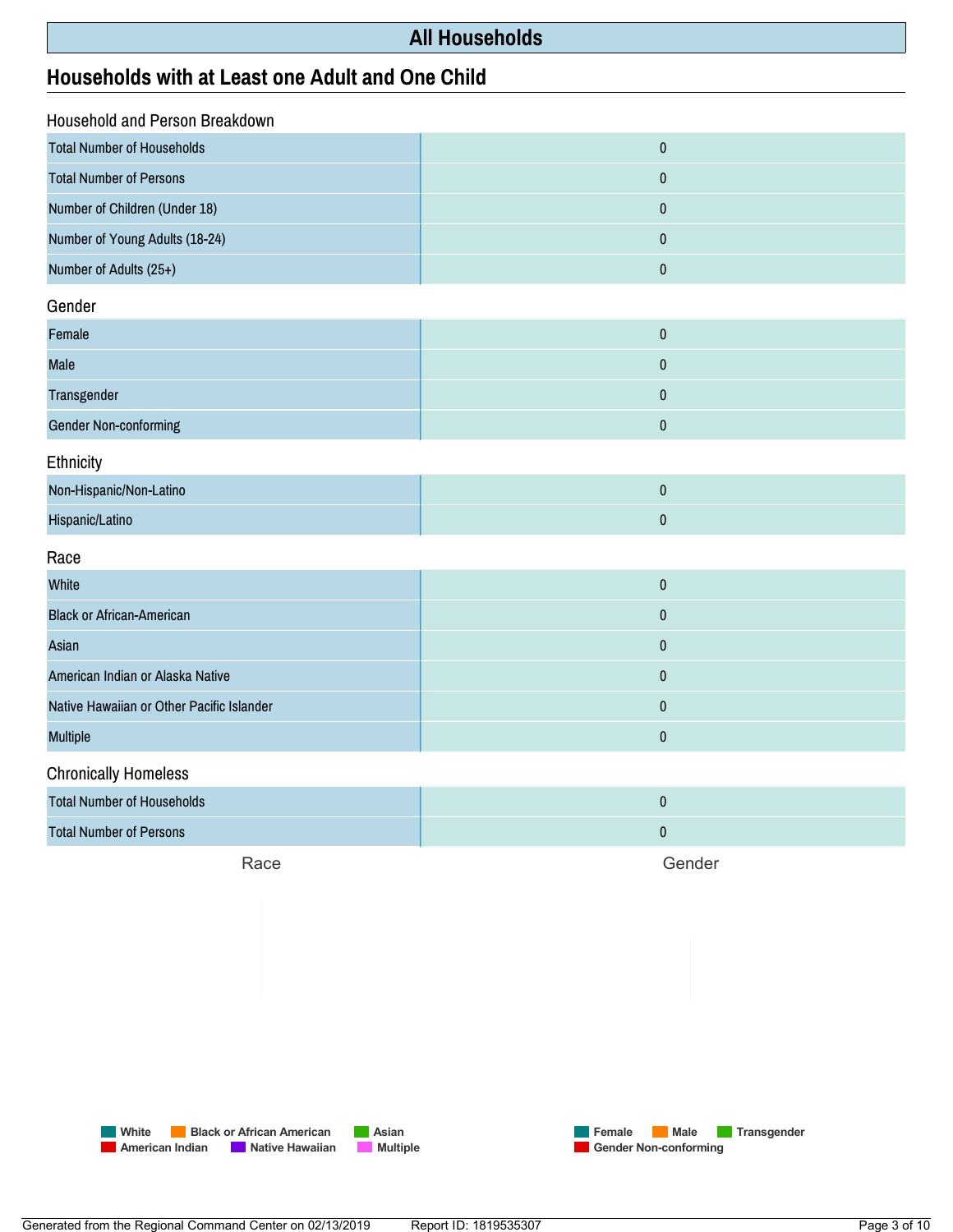### **Households without Children**

| Household and Person Breakdown            |                |  |
|-------------------------------------------|----------------|--|
| <b>Total Number of Households</b>         | 115            |  |
| <b>Total Number of Persons</b>            | 119            |  |
| Number of Young Adults (18-24)            | $11\,$         |  |
| Number of Adults (25+)                    | 108            |  |
| Gender                                    |                |  |
| Female                                    | 37             |  |
| Male                                      | 76             |  |
| Transgender                               | $\overline{2}$ |  |
| Gender Non-conforming                     | $\pmb{0}$      |  |
| Ethnicity                                 |                |  |
| Non-Hispanic/Non-Latino                   | 105            |  |
| Hispanic/Latino                           | $\overline{7}$ |  |
| Race                                      |                |  |
| White                                     | 67             |  |
| <b>Black or African-American</b>          | 38             |  |
| Asian                                     | $\mathbf{1}$   |  |
| American Indian or Alaska Native          | $\pmb{0}$      |  |
| Native Hawaiian or Other Pacific Islander | $\pmb{0}$      |  |
| <b>Multiple</b>                           | $\bf 8$        |  |

#### Chronically Homeless





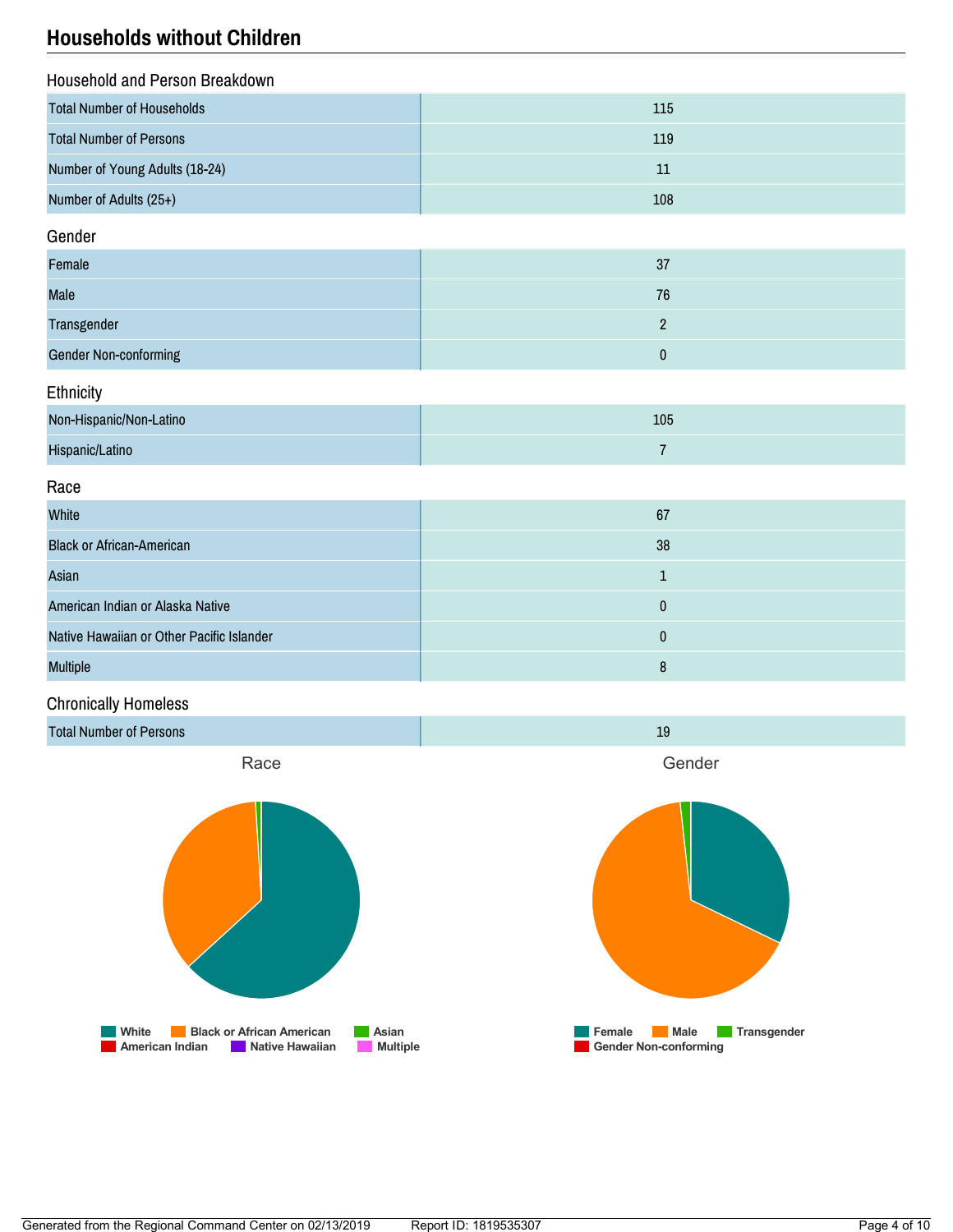### **Households with Only Children**

| Household and Person Breakdown            |              |  |
|-------------------------------------------|--------------|--|
| <b>Total Number of Households</b>         | $\mathbf 1$  |  |
| <b>Total Number of Children</b>           | $1\,$        |  |
| Gender                                    |              |  |
| Female                                    | $\pmb{0}$    |  |
| Male                                      | $\mathbf{1}$ |  |
| Transgender                               | $\bf{0}$     |  |
| <b>Gender Non-conforming</b>              | $\pmb{0}$    |  |
| Ethnicity                                 |              |  |
| Non-Hispanic/Non-Latino                   | $\mathbf 1$  |  |
| Hispanic/Latino                           | $\pmb{0}$    |  |
| Race                                      |              |  |
| White                                     | $\pmb{0}$    |  |
| <b>Black or African-American</b>          | $\mathbf 1$  |  |
| Asian                                     | $\pmb{0}$    |  |
| American Indian or Alaska Native          | $\pmb{0}$    |  |
| Native Hawaiian or Other Pacific Islander | $\pmb{0}$    |  |
| <b>Multiple</b>                           | $\pmb{0}$    |  |
| .                                         |              |  |

Chronically Homeless

Total Number of Persons 000 and 200 and 200 and 200 and 200 and 200 and 200 and 200 and 200 and 200 and 200 and 200 and 200 and 200 and 200 and 200 and 200 and 200 and 200 and 200 and 200 and 200 and 200 and 200 and 200 an Race **Misker Black or African American**<br>**B** American Indian **C** Native Hawaiian **C** Multiple **American Indian Mative Hawaiian** Gender **Female Male Transgender Gender Non-conforming**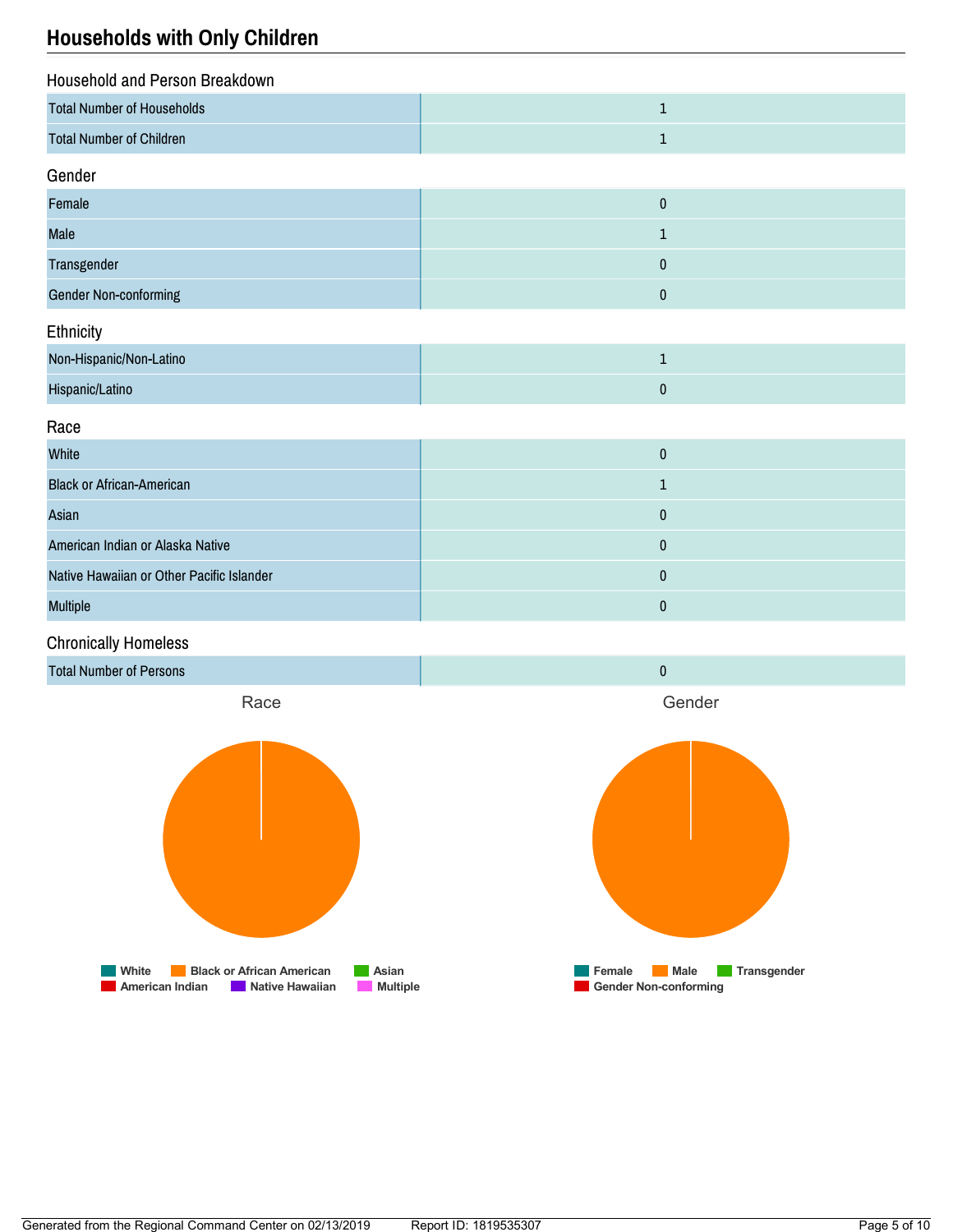#### **Veteran Households**

#### **Veteran Households withatLeast One Adult and One Child**

| Household and Person Breakdown            |           |  |
|-------------------------------------------|-----------|--|
| <b>Total Number of Households</b>         | $\pmb{0}$ |  |
| <b>Total Number of Persons</b>            | $\pmb{0}$ |  |
| <b>Total Number of Veterans</b>           | $\pmb{0}$ |  |
| Gender                                    |           |  |
| Female                                    | $\pmb{0}$ |  |
| Male                                      | $\pmb{0}$ |  |
| Transgender                               | $\pmb{0}$ |  |
| Gender Non-conforming                     | $\pmb{0}$ |  |
| Ethnicity                                 |           |  |
| Non-Hispanic/Non-Latino                   | $\pmb{0}$ |  |
| Hispanic/Latino                           | $\pmb{0}$ |  |
| Race                                      |           |  |
| White                                     | $\pmb{0}$ |  |
| <b>Black or African-American</b>          | $\pmb{0}$ |  |
| Asian                                     | $\pmb{0}$ |  |
| American Indian or Alaska Native          | $\pmb{0}$ |  |
| Native Hawaiian or Other Pacific Islander | $\pmb{0}$ |  |
| Multiple                                  | $\pmb{0}$ |  |
| <b>Chronically Homeless</b>               |           |  |
| <b>Total Number of Households</b>         | $\pmb{0}$ |  |
| <b>Total Number of Persons</b>            | $\pmb{0}$ |  |

Race

Gender



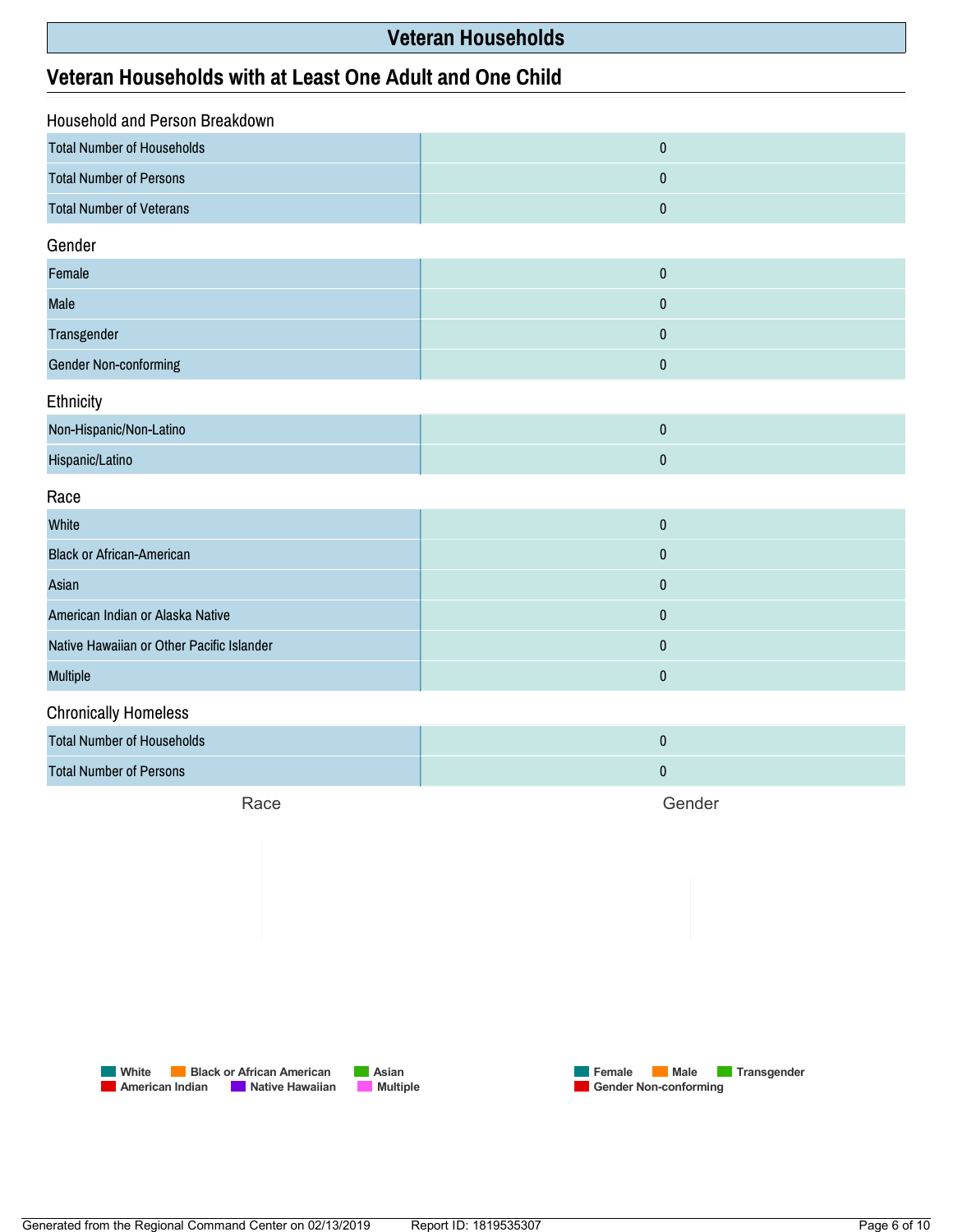### **Veteran Households without Children**

| Household and Person Breakdown            |                 |
|-------------------------------------------|-----------------|
| <b>Total Number of Households</b>         | 10              |
| <b>Total Number of Persons</b>            | 11              |
| <b>Total Number of Veterans</b>           | $10$            |
| Gender                                    |                 |
| Female                                    | $\pmb{0}$       |
| Male                                      | $10\,$          |
| Transgender                               | $\pmb{0}$       |
| <b>Gender Non-conforming</b>              | $\pmb{0}$       |
| Ethnicity                                 |                 |
| Non-Hispanic/Non-Latino                   | $10\,$          |
| Hispanic/Latino                           | $\pmb{0}$       |
| Race                                      |                 |
| White                                     | 4               |
| <b>Black or African-American</b>          | $5\phantom{.0}$ |
| Asian                                     | $\pmb{0}$       |
| American Indian or Alaska Native          | $\pmb{0}$       |
| Native Hawaiian or Other Pacific Islander | $\bf{0}$        |
| Multiple                                  | $1\,$           |
| <b>Chronically Homeless</b>               |                 |
| <b>Total Number of Households</b>         | $\overline{2}$  |
| <b>Total Number of Persons</b>            | $\overline{2}$  |
| Race                                      | Gender          |



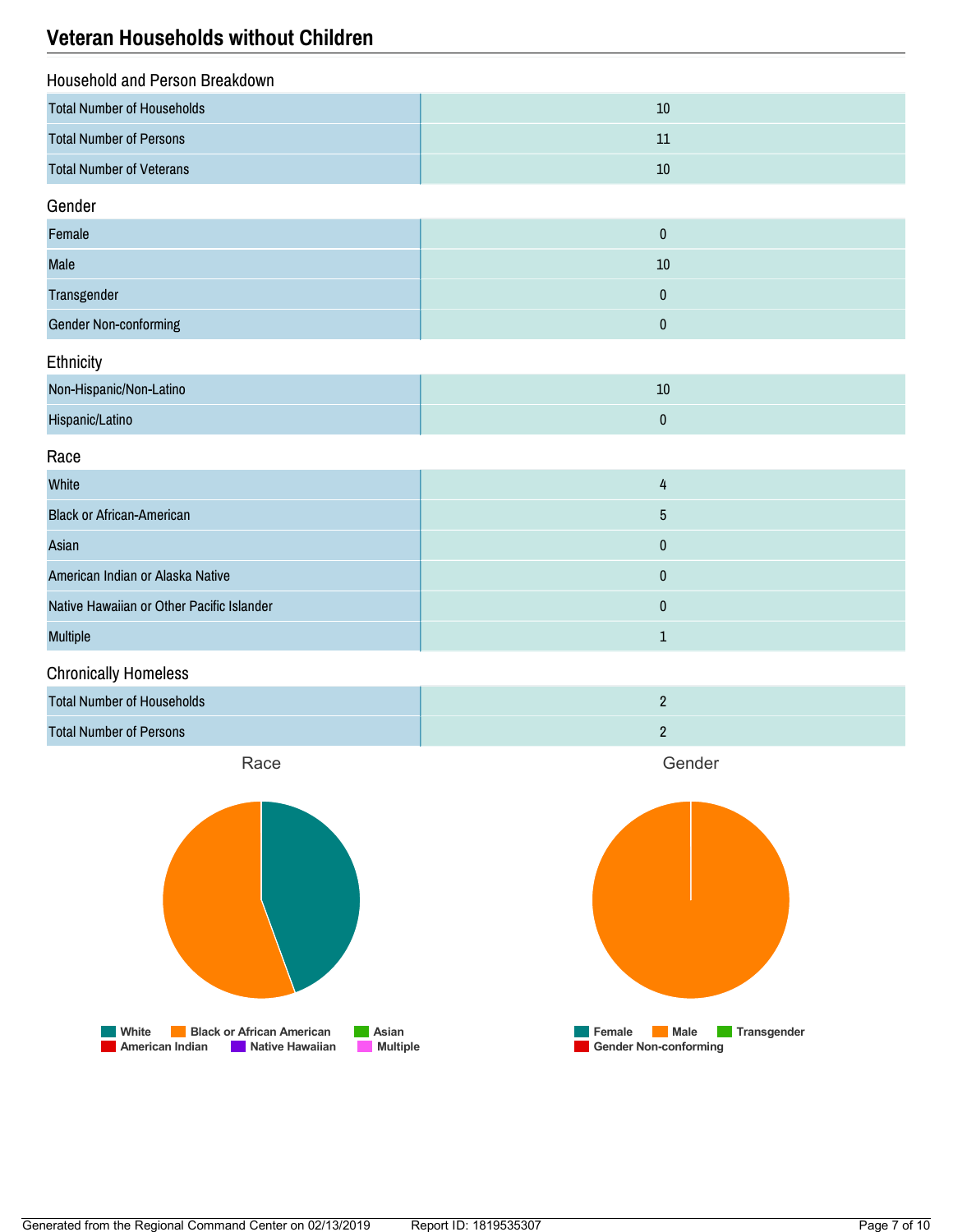#### **Youth Households**

### **Unaccompanied Youth Households**

| Household and Person Breakdown                     |                  |  |
|----------------------------------------------------|------------------|--|
| Total Number of Unaccompanied Youth Households     | 10               |  |
| Total Number of Unaccompanied Youth                | 10               |  |
| Total Number of Unaccompanied Youth (under age 18) | $\mathbf{1}$     |  |
| Total Number of Unaccompanied Youth (18 to 24)     | $\boldsymbol{9}$ |  |
| Gender                                             |                  |  |
| Female                                             | 4                |  |
| Male                                               | $\boldsymbol{6}$ |  |
| Transgender                                        | $\mathbf 0$      |  |
| Gender Non-conforming                              | $\pmb{0}$        |  |
| Ethnicity                                          |                  |  |
| Non-Hispanic/Non-Latino                            | $\overline{7}$   |  |
| Hispanic/Latino                                    | $\sqrt{3}$       |  |
| Race                                               |                  |  |
| White                                              | $\boldsymbol{6}$ |  |
| <b>Black or African-American</b>                   | $\mathbf{3}$     |  |
| Asian                                              | $\mathbf{1}$     |  |
| American Indian or Alaska Native                   | $\bf{0}$         |  |
| Native Hawaiian or Other Pacific Islander          | $\pmb{0}$        |  |
| <b>Multiple</b>                                    | $\mathbf{0}$     |  |

#### Chronically Homeless







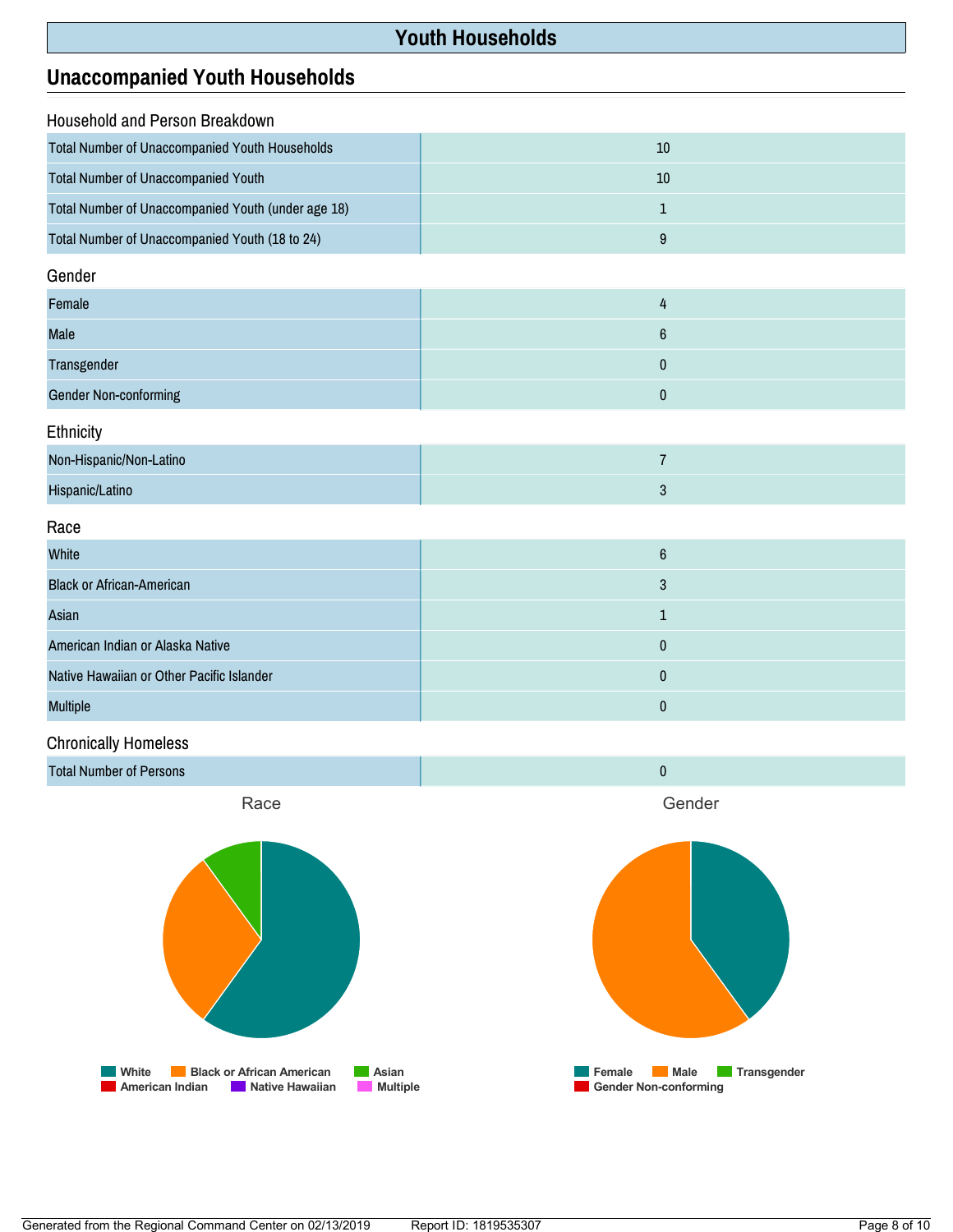## **Parenting Youth**

| Household and Person Breakdown                        |                  |  |
|-------------------------------------------------------|------------------|--|
| <b>Total Number of Parenting Youth Households</b>     | $\mathbf{0}$     |  |
| Total Number of Persons in Parenting Youth Households | $\mathbf{0}$     |  |
| <b>Total Parenting Youth</b>                          | $\mathbf{0}$     |  |
| <b>Total Children in Parenting Youth Households</b>   | $\mathbf{0}$     |  |
| Number of Parenting Youth Under 18                    | $\bf{0}$         |  |
| Children in Households with Parenting Youth Under 18  | $\mathbf{0}$     |  |
| Number of Parenting Youth 18 to 24                    | $\mathbf{0}$     |  |
| Children in Households with Parenting Youth 18 to 24  | $\boldsymbol{0}$ |  |
| Gender                                                |                  |  |
| Female                                                | $\mathbf{0}$     |  |
|                                                       |                  |  |

| <b>Male</b>           |  |
|-----------------------|--|
| Transgender           |  |
| Gender Non-conforming |  |

#### **Ethnicity**

| Non-Hispanic/Non-Latino |  |
|-------------------------|--|
| Hispanic/Latino         |  |

#### Race

| White                                     | U |
|-------------------------------------------|---|
| <b>Black or African-American</b>          |   |
| Asian                                     |   |
| American Indian or Alaska Native          |   |
| Native Hawaiian or Other Pacific Islander |   |
| <b>Multiple</b>                           |   |

# Chronically Homeless **Total Number of Households** 0 Total Number of Persons 0

Race

Gender

**Female Male Transgender** 

**Gender Non-conforming** 

**White Black or African American Asian American Indian Native Hawaiian Multiple**